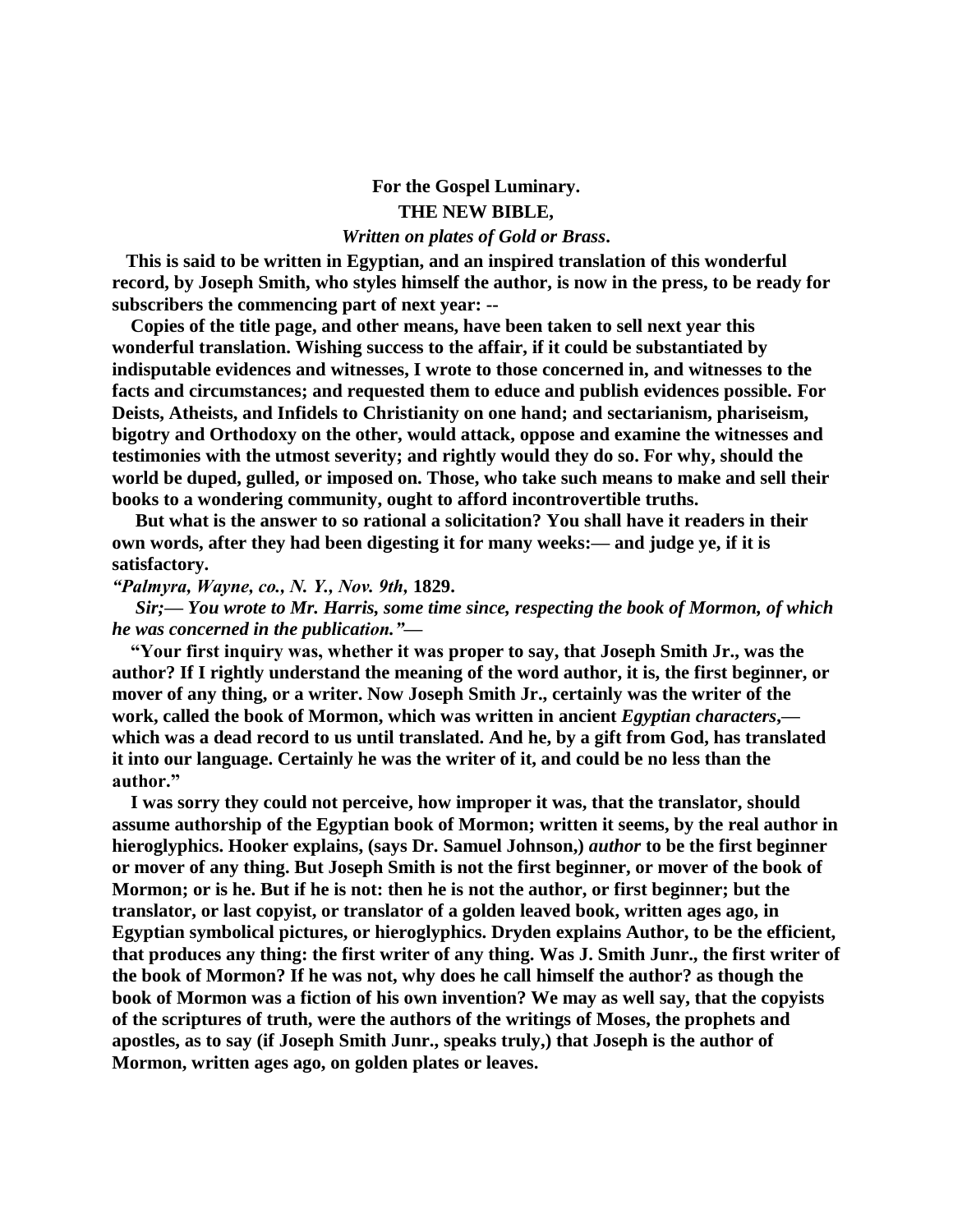**The letter continues to say,—"This record which gives an account of the first inhabitants of this continent, is engraved on plates, which have the appearance of gold; and they are of very curious workmanship."**

 **What a pity it is the golden leaves of about 30 lbs., (as I have heard,) cannot be examined and attested by more than three or four persons? But say they—**

 **"The reason stated in a prophecy written before the coming of Christ in the flesh, why the record should not be shown to all the world, [i. e. only to three or four, it seems] at the time of its coming forth to the children of men is that the book should be sealed, by the power of God."**

 **The two witnesses, the two candle sticks, or olive branches are (I believe,) revelation and reason: or divine and rational truth. Are we to be unjustly deprived of rational testimony in this case, by preventing men and women of virtue and veracity, from seeing and attesting to these plates or brass or gold? Yes, they answer, "that the book may be sealed by the power of God." A book which is written by the power of God is sealed, to all those, who have not this power, even while they read, hear, or posess the writing. "For the things of God, knoweth no man but the spirit of God." Spiritual things being always sealed or hidden from those, who have not spiritual discernment; the gospel being always hid to them, who are lost;— or are in a wicked state; why then should plates written in hieroglyphics, (which they incorrectly call Egyptian characters) be kept out of sight? who could interpret them, when seen? Or if they could,— could they, unless in God's spirit, understand them without special revelation to unseal them? It appears, therefore, a very unreasonable thing to deprive mankind of good, sufficient and incontrovertible testimony, of evidence that shall silence bigoted pharisees infidels, Jews, Mahommedans or pagans. Such an ancient, curious, and most precious golden relic of primitive ages, I should judge, would be estimable beyond conception, and would be preserved, with the greatest care by good or wise brothers, from any violence or rudeness; But they say—**

 **"The prophecy also states there shall also be a revelation sealed in the book, which will reveal all things from the foundation of the world to the end thereof." And because of the iniquity of the world, at the time of its coming forth; it shall be hid from the eyes of the world; that the eyes of none shall behold it, (save it be that three witnesses shall behold it by the power of God) besides him, to whom the book should be delivered. And none other should see it, only a few,—if it should be wisdom in God."**

 **These I understand are the three, that were favored with a sight of it by the angel from heaven, in a clear day, and in an open field. By this it would seem, that the book came from heaven. The letter farther says:—**

 **"And after that which was not sealed, was translated, the book should again be hid-up, unto the Lord, that it might not be destroyed; and come forth again, in the own due time of him, who knows all things [coming] unto the children of men."**

 **"You also wished Mr. Harris to inform you respecting his seeing this book, whether there could not possibly have been some juggling at the bottom of it. A few words on that point may suffice.—**

time we saw the record, of which it has been spoken, brought and laid before us, by an  **"It was a clear, open beautiful day, far from any inhabitants, in a remote field, at the**